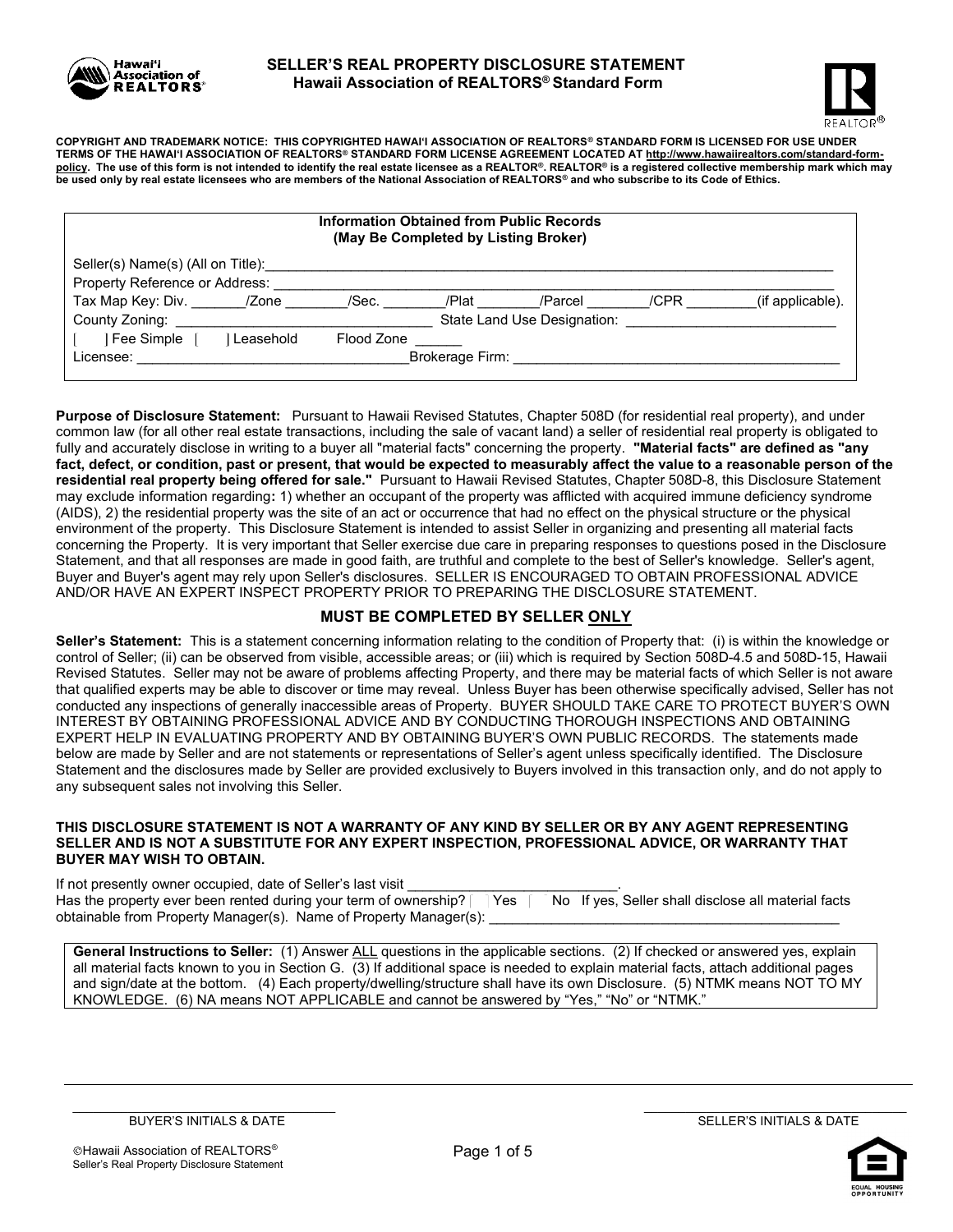| А.                  | YES.            | NO NTMK NA                                         | GENERAL: Do any of the following conditions exist? If "yes", use the same number and describe in Section G.                                                                                           |
|---------------------|-----------------|----------------------------------------------------|-------------------------------------------------------------------------------------------------------------------------------------------------------------------------------------------------------|
| 1)                  | $\Box$          | 11                                                 | Does any other party have an unrecorded interest in this Property and/or a say in its disposition?                                                                                                    |
| 2)                  |                 |                                                    | Are there any lawsuits or foreclosure actions affecting this Property?                                                                                                                                |
| 3)                  |                 |                                                    | Are there any easements affecting this Property?                                                                                                                                                      |
| 4)                  |                 | $\vert \vert$                                      | Are there any roadways, driveways, walls, fences, and/or other improvements which are shared with                                                                                                     |
|                     |                 |                                                    | adjoining land owners?                                                                                                                                                                                |
| 5)                  |                 |                                                    | Are there any known encroachments?                                                                                                                                                                    |
| 6)                  |                 |                                                    | Are there any written agreements concerning items 3, 4 or 5?                                                                                                                                          |
| 7)                  |                 |                                                    | Have there ever been substances, materials, or products known to be an environmental or health                                                                                                        |
|                     |                 |                                                    | hazard such as, but not limited to, asbestos, formaldehyde, by-products of methamphetamine<br>manufacturing, radon gas, lead-based paint, fuel or chemical storage tanks, contaminated soil or water? |
| 8)                  |                 |                                                    | Is there filled land on this Property?                                                                                                                                                                |
| 9)                  |                 |                                                    | Has there ever been any settling or slippage, sliding, subsidence, or other soil problem?                                                                                                             |
| $10)$ [             | 11              |                                                    | Has there ever been any drainage, water infiltration, seepage, flooding, or grading problems?                                                                                                         |
| $11)$               |                 |                                                    | Are there any violations of government regulations/ordinances related to this Property?                                                                                                               |
| 11a)[               |                 |                                                    | (a) Are there any zoning or setback violations and/or citations?                                                                                                                                      |
| 11b)                |                 |                                                    | (b) Are there any nonconforming uses or restrictions on rebuilding?                                                                                                                                   |
| $12)$ [             |                 |                                                    | Is the Property subject to any recorded or unrecorded land lease (e.g. Pasture lease, sandwich lease)?                                                                                                |
| 12a)                |                 |                                                    | (a) If yes, are there any violations of the land leases?                                                                                                                                              |
| $13)$ [             |                 | $\vert \vert$                                      | Is the Property licensed for any transient accommodations (e.g. TVR, B&B)?                                                                                                                            |
| 13a)[               |                 |                                                    | (a) If yes, are there any periodic re-licensing requirements?                                                                                                                                         |
| $13b$ <sup>[]</sup> | $\vert$ $\vert$ | $\vert$ [<br>$\vert$ $\vert$                       | (b) Are there any violations of the license?                                                                                                                                                          |
| (14)                |                 | $\vert \vert$                                      | Is this Property subject to Covenants, Conditions and Restrictions (CC&Rs)?                                                                                                                           |
| 14a)                |                 | 11                                                 | (a) Are there any violations of the Covenants, Conditions and Restrictions covering this Property?                                                                                                    |
| $15)$               |                 |                                                    | Is there any damage caused by tree roots?                                                                                                                                                             |
| 16) [               |                 | $\vert \vert$                                      | Is the Property located in a Special Management Area?                                                                                                                                                 |
| 16a)[               |                 |                                                    | (a) If Oceanfront Property, are there any past and existing State Shoreline Certification? If yes, please                                                                                             |
|                     |                 |                                                    | attach                                                                                                                                                                                                |
|                     |                 |                                                    |                                                                                                                                                                                                       |
| $17)$ [             | $\vert \vert$   | $\overline{1}$                                     | Is this Property located in a geothermal subzone or near a geothermal facility?                                                                                                                       |
| $18)$               | $\mathbb{R}^2$  |                                                    | Is the Property located in a tsunami evacuation zone?                                                                                                                                                 |
| 19)「                | $\vert \vert$   |                                                    | Is the Property located in a Special Flood Hazard Area based on FEMA's Flood Insurance Rate Maps?                                                                                                     |
| 19a)                | $\vert \vert$   |                                                    | (a) Does the Property have a Pre-FIRM structure built before the following: Honolulu County 9/3/1980,                                                                                                 |
|                     |                 |                                                    | Maui County 6/1/1981, Kauai County 11/4/1981, Hawaii County 5/3/1982                                                                                                                                  |
| 19 <sub>b</sub>     | $\vert$ [       | $\vert$ $\vert$<br>$\perp$                         | (b) Is there an Elevation Certificate? If yes, please attach                                                                                                                                          |
| (20)                | H               | $\perp$<br>$\begin{matrix} 1 \ 1 \ 1 \end{matrix}$ | Is the Property located in volcanic hazard Zone 1 or 2? (Only applicable to Island of Hawaii)                                                                                                         |
| 21)                 |                 |                                                    | Is there any existing or past damage to the Property or any of the structures (interior or exterior) from                                                                                             |
|                     |                 |                                                    | earthquake, fire, smoke, flooding, leaks, landslides, falling rocks, tsunami, volcanic activity, or wind?                                                                                             |
| $22)$ [             | 11              |                                                    | Is the Property subject to excessive air pollution? (e.g., "VOG")                                                                                                                                     |
| 23)                 | $\vert \vert$   | $\vert \vert$<br>$\overline{\phantom{a}}$          | Is the Property exposed to other types of recurring excessive noise (e.g., night club, school, street                                                                                                 |
|                     |                 |                                                    | traffic, animals (e.g. coqui frogs, birds, barking dogs etc.)?                                                                                                                                        |
| 24) [               | H               | $\vert \vert$<br>$\mathbf{1}$ $\mathbf{0}$         | Are there any additional facts regarding the Property that may be deemed a material fact (e.g., history<br>of homicide, felony, suicide, burglary)?                                                   |
| 25) [               |                 |                                                    | Are there any other additional material facts related to the Property concerning historic registers,                                                                                                  |
|                     |                 |                                                    | Hawaii's Historic Preservation Program, archaeological surveys or historic features?                                                                                                                  |
| $26)$ [             | 11              | 11<br>$\perp$                                      | Are there any additional material facts regarding the neighborhood that would be expected to                                                                                                          |
|                     |                 |                                                    | measurably affect the value of the Property (e.g., pesticides, soil problems, irrigation, odors, pending                                                                                              |
|                     |                 |                                                    | development in the area, road widening projects, zoning changes; rail, etc.)?                                                                                                                         |
|                     |                 |                                                    | Is the Property located in the regular path of aircraft and does it experience regular excessive aircraft                                                                                             |
| $27)$ [             |                 |                                                    | noise?                                                                                                                                                                                                |
|                     |                 |                                                    |                                                                                                                                                                                                       |
| 28)                 | $\vert \vert$   | $\mathbb{L}$                                       | Is the Property located within the boundaries of the Air Installation Compatibility Use Zone of any Air                                                                                               |
|                     |                 |                                                    | Force, Army, Navy, or Marine Corps airport as officially designated by military authorities?                                                                                                          |
| 29) [               |                 |                                                    | Are you aware of the presence of or removal of unexploded military ordnance in this general area?                                                                                                     |
| 30)                 |                 |                                                    | Is access to the Property restricted?                                                                                                                                                                 |
|                     |                 |                                                    | Private Road<br><b>Other</b><br><b>By Easement</b>                                                                                                                                                    |
|                     |                 |                                                    | B. ASSOCIATIONS: Do any of the following conditions exist? If "yes", use the same number and describe in Section G.                                                                                   |
|                     | YES.            | NO NTMK NA                                         |                                                                                                                                                                                                       |
| 31)                 |                 |                                                    | Is the Property part of a Condominium Property Regime (CPR)?                                                                                                                                          |
| 32)                 |                 |                                                    | Are there any "common area" facilities (such as pools, tennis courts, walkways, or other areas) co-                                                                                                   |

owned in undivided interest with others?

 $\mathcal{L}_\text{max}$ BUYER'S INITIALS & DATE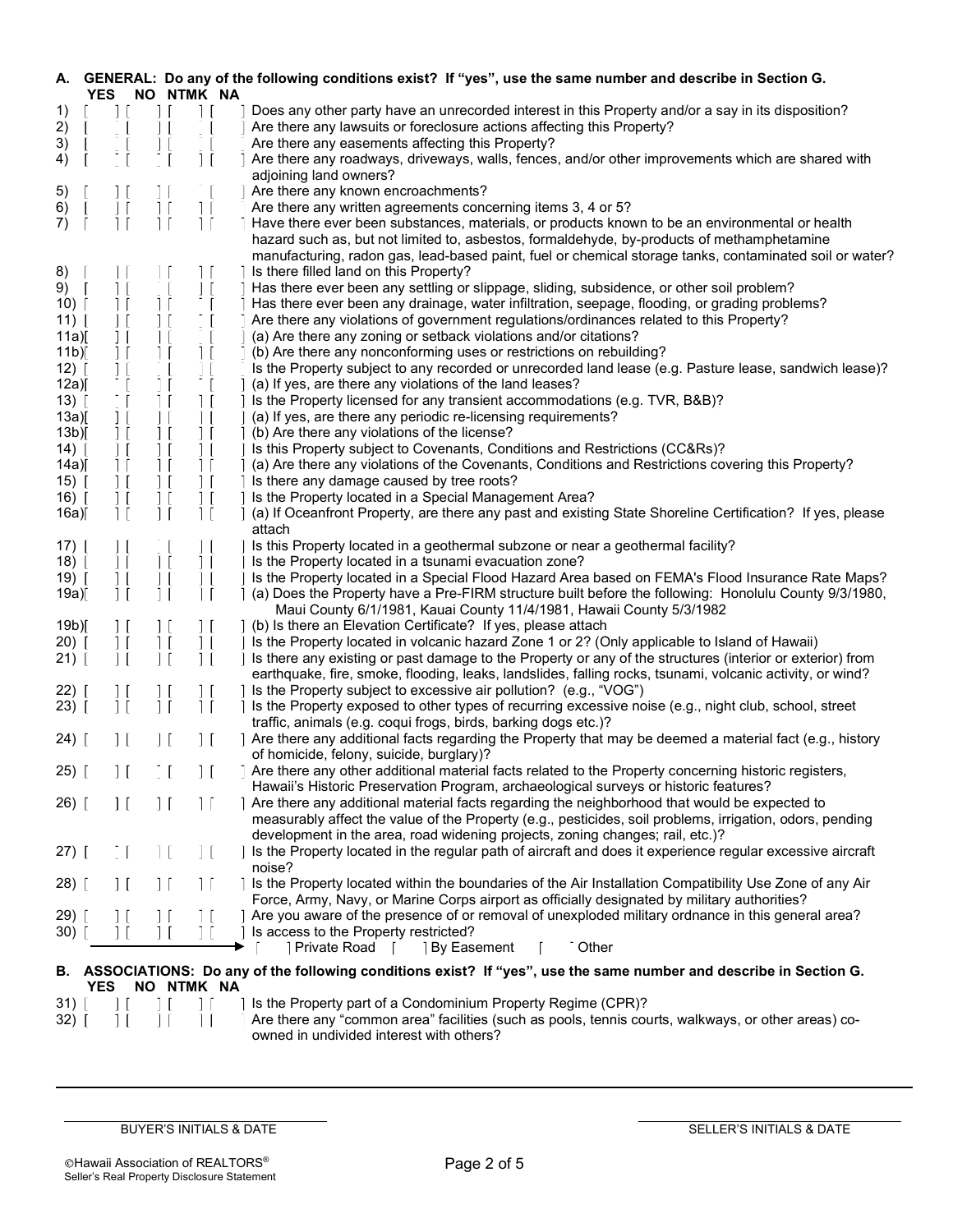|         | YES | NΟ | <b>NTMK</b> | NΑ |
|---------|-----|----|-------------|----|
| 33)     |     |    |             |    |
| 33a)    |     |    |             |    |
| $33b$ ) |     |    |             |    |
| 33c)    |     |    |             |    |
| 33d     |     |    |             |    |

Is the Property subject to a Homeowners' and/or Community Association or any other Association? (a) Is membership mandatory?

(b) If yes, what are the fees and payments?

 $\overline{3}$  (c) What is included in the fees and payments?

 $(d)$  Are you aware of future maintenance fee increases, special assessments, association loans or pending litigation for or against your Association(s)?

IF ANY OF THE ABOVE ARE CHECKED YES, NOTE: If the Property is subject to a recorded Declaration, Seller is subject to mandatory disclosure obligations pursuant to Hawaii Revised Statutes Chapter 508D as amended. To the extent that the Act applies, Seller shall provide the documents and any amendments or supplements within the deadlines set forth in Paragraph M-1 of the Purchase Contract.

## C. UTILITIES AND SERVICES: Complete and describe problems, if any, in Section G.

| 34)    | What is your source of water supply?                                                                                                                                                                  |
|--------|-------------------------------------------------------------------------------------------------------------------------------------------------------------------------------------------------------|
|        | a) [ ] Public [ ] Private                                                                                                                                                                             |
|        | Is this Property separately metered? [<br>1 Yes<br>∃ No                                                                                                                                               |
|        | Is this a sub-meter? [ Yes [<br>∣No                                                                                                                                                                   |
|        | Is there a shared water supply? [ ] Yes<br>$\mathbb{R}$<br>  No                                                                                                                                       |
|        | Condition                                                                                                                                                                                             |
|        | c) $\lceil \cdot \cdot \rceil$ Other                                                                                                                                                                  |
| 35)    | What type of waste water/sewage system do you have?                                                                                                                                                   |
|        | a) [   Public Sewer [     Private Sewer Connected?     Yes [<br>⊺ No                                                                                                                                  |
|        | If not, is connection currently required? [ ] Yes     No                                                                                                                                              |
|        | Is there a separate sewer fee? [ ] Yes [ ] No Amount of current sewer fee                                                                                                                             |
|        | b) [ Cesspool   Septic System   Individual Sewage Treatment Plant Location                                                                                                                            |
|        |                                                                                                                                                                                                       |
|        | Filled?     Yes     No     NTMK<br>c)   Abandoned septic or cesspool Location                                                                                                                         |
|        | d) Does the cesspool serve more than one dwelling or living unit (A "dwelling" or, "living unit" is defined as having its own                                                                         |
|        | kitchen/food preparation area, bathroom and sleeping/living area), including "ohana" units? [ ] Yes [ ] No                                                                                            |
| 36)    | What is your source of electrical power?<br>Other:<br><b>Ⅰ Photo Voltaic</b><br>∃ Public<br>$\mathbf{I}$                                                                                              |
|        | a) Is the Property subject to Special Subdivision Project Provision (SSPP) connection fees? [     Yes       No                                                                                        |
|        | b) Hawaii law requires Sellers who pay their electricity bills directly to make a good faith declaration of electricity costs based                                                                   |
|        | upon the most recent three-month period that the property was occupied. In this context, please answer the following:                                                                                 |
|        | Do you pay your electrical utility bill directly? $\begin{bmatrix} 1 \\ 2 \end{bmatrix}$ Yes $\begin{bmatrix} 1 \\ 1 \end{bmatrix}$ No                                                                |
|        | If yes, please state the amount you paid for electricity for the most recent three-month period that the property was occupied.                                                                       |
|        | Mon/Yr: __________ Amount: _________ Mon/Yr: ________ Amount ________ Mon/Yr: ________ Amount: ________                                                                                               |
|        | Buyer's actual electricity costs may vary substantially.                                                                                                                                              |
|        | c) If Seller's interest in a photovoltaic system is included in the sale, please answer the following and attach ALL applicable                                                                       |
|        | documentation (i.e. leases/finance agreements, service/maintenance agreements, utility agreements net metering / buyback                                                                              |
|        | and/or credit agreements, user manuals, battery maintenance and warranties)                                                                                                                           |
|        | Is the system $\begin{bmatrix} 1 & 1 \end{bmatrix}$ Leased $\begin{bmatrix} 1 & 1 \end{bmatrix}$ Financed<br>[ ] Owned outright<br>Other<br>a ka                                                      |
| 37)    | If a Solar Hot Water System is included with the sale, please answer the following and attach ALL applicable documentation (i.e.                                                                      |
|        | lease/financing agreement, service/maintenance agreements, user manuals).                                                                                                                             |
|        | Is the system [ ] Leased [ ] Financed [ ] Owned outright                                                                                                                                              |
| 38)    | If a Security Alarm and/or Home Automation System is included with the sale, please answer the following and attach ALL                                                                               |
|        | applicable documentation (i.e. lease/financing agreement, service/maintenance agreements, user manuals).<br>Is the system $\begin{bmatrix} 1 \end{bmatrix}$ Leased<br>[ ] Financed [ ] Owned outright |
| 39)    | Piped<br>∣ Tank<br><b>None</b><br>Gas:<br>and the state                                                                                                                                               |
| 40)    | Telephone Service:<br>[ ] Party line only [ ] Cable [ ] Cell [<br>Satellite<br>∣ Traditional                                                                                                          |
| 41)    | Satellite [ ] Antenna [ ] Not available<br><b>Television Service:</b><br>∃ Cable                                                                                                                      |
| 42)    | <b>Broadband Internet</b><br>$\parallel$ DSL<br>Cable [ None [ ] Other                                                                                                                                |
| 43)    | Community Box     Individual Curbside Box     To Door<br>US Postal Delivery:<br>$ $ PO Box $ $                                                                                                        |
|        |                                                                                                                                                                                                       |
|        | ] D. IMPROVEMENTS: Do any of the following conditions exist? If "yes", use the same number and describe in Section G.<br>NO NTMK NA<br><b>YES</b>                                                     |
| 44)    | Were any improvements, additions, structural modifications or alterations built without building permits,<br>$\frac{1}{2}$<br>$\perp$<br>11.                                                          |
|        | association design committee or other governmental approvals?                                                                                                                                         |
| 45) [  | ] For any improvement(s) subject to a mechanic's and materialman's lien, has Notice of Completion been<br>$\prod$<br>$\exists$ [<br>1 <sup>1</sup>                                                    |
|        | published?                                                                                                                                                                                            |
| 45a) - | $\blacktriangleright$ (a) Date of publication<br>Unknown                                                                                                                                              |
| 46) [  | $\overline{1}$<br>$\overline{1}$<br>1 Were any of the building permits not finalized (closed) by the permitting agency?<br>$\mathbf{1}$                                                               |
|        |                                                                                                                                                                                                       |
|        |                                                                                                                                                                                                       |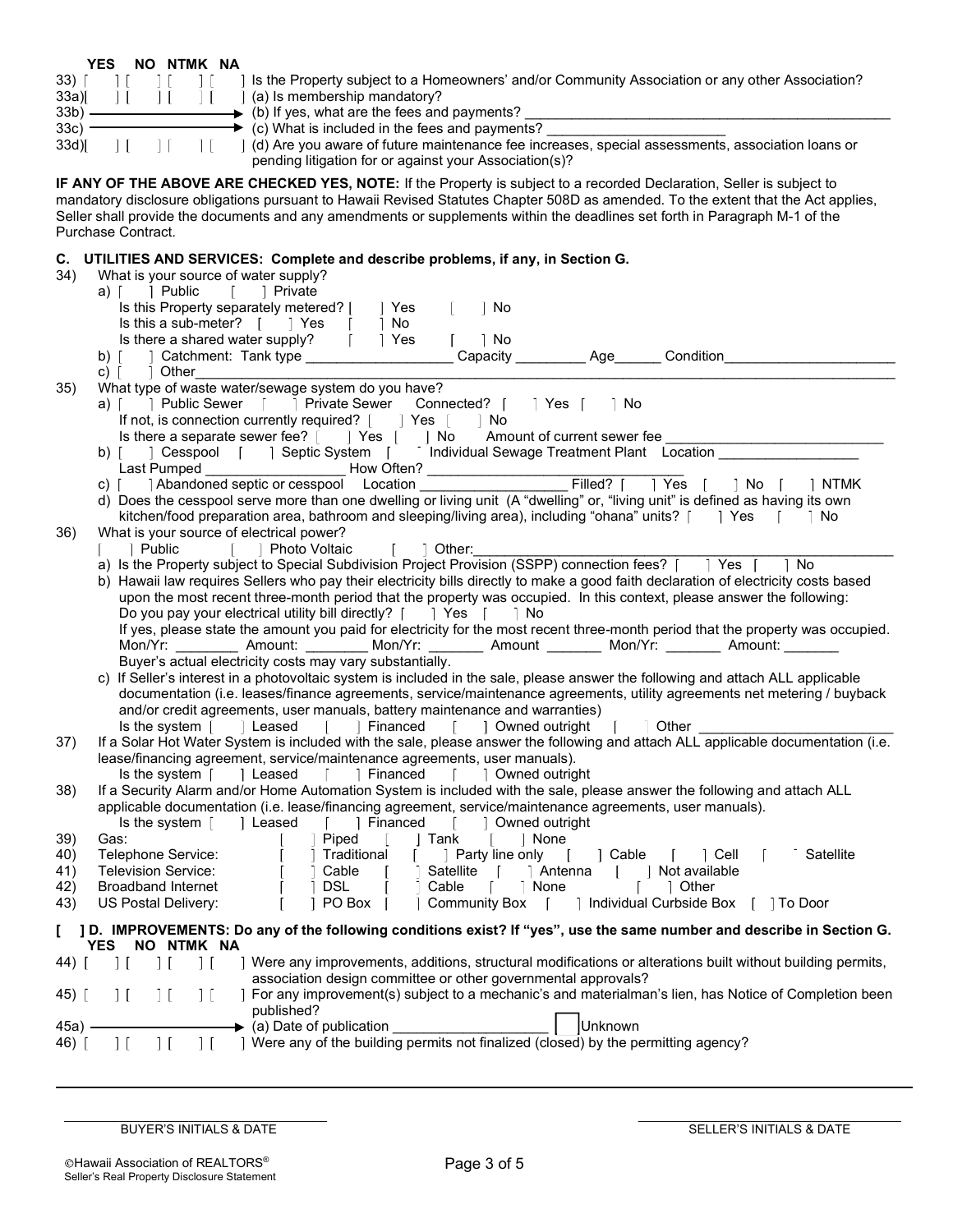|                   | <b>YES</b>                                                                                                                                                      |                                             | NO NTMK NA             |                                                                                                                             |  |  |  |  |  |  |  |  |
|-------------------|-----------------------------------------------------------------------------------------------------------------------------------------------------------------|---------------------------------------------|------------------------|-----------------------------------------------------------------------------------------------------------------------------|--|--|--|--|--|--|--|--|
| 47) [             | $\perp$                                                                                                                                                         | $\perp$                                     |                        | Were any of the improvements to this Property built under an owner-builder permit?                                          |  |  |  |  |  |  |  |  |
| 47a)              | (a) Date of Final Inspection Approval by the County:                                                                                                            |                                             |                        |                                                                                                                             |  |  |  |  |  |  |  |  |
| 48)               | Is the Seller/Builder a licensed contractor who is providing warranties?                                                                                        |                                             |                        |                                                                                                                             |  |  |  |  |  |  |  |  |
| 49) [             | $\perp$<br>Have you given any release or waiver of liability, or release from a warranty to any government agency,                                              |                                             |                        |                                                                                                                             |  |  |  |  |  |  |  |  |
|                   | contractor, engineer, architect, land surveyor, or landscape architect, for any defect, mistake, or<br>omission in the design or construction of this Property? |                                             |                        |                                                                                                                             |  |  |  |  |  |  |  |  |
| 50)               | Has the roof been repaired or replaced?                                                                                                                         |                                             |                        |                                                                                                                             |  |  |  |  |  |  |  |  |
| 50a)              | (a) When and by whom?                                                                                                                                           |                                             |                        |                                                                                                                             |  |  |  |  |  |  |  |  |
| 50 <sub>b</sub>   |                                                                                                                                                                 |                                             |                        | (b) What is the age of the roof?                                                                                            |  |  |  |  |  |  |  |  |
| 50c) <sup>-</sup> |                                                                                                                                                                 |                                             |                        | (c) Are there any transferable warranties?                                                                                  |  |  |  |  |  |  |  |  |
| 51)               |                                                                                                                                                                 |                                             |                        | Has there been any evidence or presence of mold, mildew and/or fungus?                                                      |  |  |  |  |  |  |  |  |
| 51a)[             | Ιl                                                                                                                                                              |                                             |                        | (a) If yes, was there treatment? When and how?                                                                              |  |  |  |  |  |  |  |  |
| 52)               | Has there been any evidence or presence of any pests (e.g., roaches, fleas, bedbugs, mites, ticks, ants,                                                        |                                             |                        |                                                                                                                             |  |  |  |  |  |  |  |  |
|                   |                                                                                                                                                                 |                                             |                        | rats, centipedes, etc.)?                                                                                                    |  |  |  |  |  |  |  |  |
| 52a)              |                                                                                                                                                                 |                                             |                        | (a) If yes, was there treatment? When and how?                                                                              |  |  |  |  |  |  |  |  |
| 53) [             |                                                                                                                                                                 |                                             |                        | Has there been any evidence or presence of wood destroying organisms in the improvements (e.g.,                             |  |  |  |  |  |  |  |  |
|                   |                                                                                                                                                                 |                                             |                        | termites, powder post beetles, dry rot, carpenter ants/bees, etc.)?                                                         |  |  |  |  |  |  |  |  |
| 53a)              |                                                                                                                                                                 |                                             | $\vert \vert$          | a) (a) If yes, was there treatment? When and how? Has there been professional treatment? List who                           |  |  |  |  |  |  |  |  |
|                   |                                                                                                                                                                 |                                             |                        | treated and date(s).                                                                                                        |  |  |  |  |  |  |  |  |
| $53b$ ]           |                                                                                                                                                                 |                                             |                        | (b) Is there any known damage to the improvements caused by wood destroying organisms?<br>(c) Has the damage been repaired? |  |  |  |  |  |  |  |  |
| 53c)[<br>53d      |                                                                                                                                                                 |                                             |                        | (d) Are there any warranties for treatment or repairs? Who provides the warranties and dates of                             |  |  |  |  |  |  |  |  |
|                   |                                                                                                                                                                 |                                             |                        | warranties?                                                                                                                 |  |  |  |  |  |  |  |  |
|                   |                                                                                                                                                                 |                                             |                        |                                                                                                                             |  |  |  |  |  |  |  |  |
| Е.                |                                                                                                                                                                 |                                             |                        | DEFECTS, REPAIRS OR REPLACEMENTS (Past or present): Check items listed below if you are aware of any past or                |  |  |  |  |  |  |  |  |
|                   |                                                                                                                                                                 |                                             |                        | present defects, repairs or replacements. If checked, use the same number and describe in Section G.                        |  |  |  |  |  |  |  |  |
| (54)              |                                                                                                                                                                 | Air conditioning                            |                        | (67)<br><b>Fences/Perimeter Walls</b><br>(80)<br>Solar Water Systems                                                        |  |  |  |  |  |  |  |  |
| (55)              |                                                                                                                                                                 | Appliances                                  |                        | (68)<br>Fire Sprinkler System<br>$(81)$ [<br>Solar/Photovoltaic Systems                                                     |  |  |  |  |  |  |  |  |
| (56)              |                                                                                                                                                                 |                                             |                        | Bathtubs/Showers/Basins/Toilets<br>(69)<br>Fireplace/Chimney<br>(82)<br>Spa/Hot Tub/Sauna                                   |  |  |  |  |  |  |  |  |
| $(57)$ [          |                                                                                                                                                                 | Ceilings                                    |                        | (70)<br><b>Floors/Floor Coverings</b><br>$(83)$ [<br><b>Swimming Pool</b>                                                   |  |  |  |  |  |  |  |  |
| (58)              |                                                                                                                                                                 | <b>Ceiling Fans</b>                         |                        | (71)<br>Foundations/Slabs<br>(84)<br>  Ventilation Systems                                                                  |  |  |  |  |  |  |  |  |
| (59) [            |                                                                                                                                                                 |                                             | Central Vacuum Systems | (72)<br>Gutters<br>(85)<br>Walkways                                                                                         |  |  |  |  |  |  |  |  |
| $(60)$ [          |                                                                                                                                                                 |                                             | Counters/Cabinets      | (73)<br>(86)<br><b>Walls Exterior/Trim</b><br><b>Heating Systems</b>                                                        |  |  |  |  |  |  |  |  |
| (61)              |                                                                                                                                                                 |                                             | Decking/Railings/Lanai | Lawn Sprinkler System<br>Walls Interior/Baseboards/Trim<br>$(74)$  <br>(87)                                                 |  |  |  |  |  |  |  |  |
| $(62)$ [          |                                                                                                                                                                 | Doorbells                                   |                        | (75)<br>(88)<br>Plumbing<br><b>Water Features</b>                                                                           |  |  |  |  |  |  |  |  |
| (63)              |                                                                                                                                                                 | Doors (all types)                           |                        | Roofs/Eaves/Skylights<br>(89)<br><b>Water Heater</b><br>(76)                                                                |  |  |  |  |  |  |  |  |
| $(64)$ [          |                                                                                                                                                                 | Driveways                                   |                        | (77)<br><b>Security Systems</b><br>(90)<br><b>Window Coverings</b>                                                          |  |  |  |  |  |  |  |  |
| (65)              |                                                                                                                                                                 |                                             |                        | Electrical Systems Switches, etc.<br>(78)<br>Sinks/Faucets<br>(91)<br>Windows/Screens                                       |  |  |  |  |  |  |  |  |
| (66)              |                                                                                                                                                                 |                                             |                        | <b>Electronic Controls/Remotes</b><br>(79)<br><b>Smoke Detectors</b><br>$(92)$  <br>Other                                   |  |  |  |  |  |  |  |  |
| F.                |                                                                                                                                                                 |                                             |                        | CONDO SPECIFIC: Do any of the following conditions exist? If "yes", use the same number and describe in Section G.          |  |  |  |  |  |  |  |  |
|                   | <b>YES</b>                                                                                                                                                      |                                             | NO NTMK NA             |                                                                                                                             |  |  |  |  |  |  |  |  |
| 93)               |                                                                                                                                                                 |                                             |                        | Does this unit include parking? If yes, how many?                                                                           |  |  |  |  |  |  |  |  |
| 93a)              |                                                                                                                                                                 | $\overline{1}$                              |                        | Assigned<br>Unassigned<br>(a)                                                                                               |  |  |  |  |  |  |  |  |
| 93b)              |                                                                                                                                                                 |                                             |                        | (b)<br>Partial [<br>Uncovered [<br>Covered<br>Private Garage [<br>Carport                                                   |  |  |  |  |  |  |  |  |
| 93c)              |                                                                                                                                                                 |                                             |                        | $(c)$ $\vert$<br>Standard<br>Compact<br>Tandem                                                                              |  |  |  |  |  |  |  |  |
| 94)               |                                                                                                                                                                 | $\vert$ $\vert$                             |                        | Do you have knowledge of any parking problems for your apartment?                                                           |  |  |  |  |  |  |  |  |
| 95)               |                                                                                                                                                                 |                                             |                        | Do you have assigned and/or deeded storage space outside of your apartment?                                                 |  |  |  |  |  |  |  |  |
| 96)               |                                                                                                                                                                 |                                             |                        | Were additions, modifications, and/or alterations made to your Property without obtaining required                          |  |  |  |  |  |  |  |  |
|                   |                                                                                                                                                                 |                                             |                        | association approval?                                                                                                       |  |  |  |  |  |  |  |  |
| 97)               |                                                                                                                                                                 |                                             |                        | Are there any restrictions/prohibitions imposed upon pet ownership?                                                         |  |  |  |  |  |  |  |  |
| 98)               |                                                                                                                                                                 |                                             |                        | Is your dwelling sprinklered for fire protection?                                                                           |  |  |  |  |  |  |  |  |
| 99)               |                                                                                                                                                                 | $\perp$                                     | $\perp$                | Has there been any damage to your Property due to leakage or water penetration from apartments                              |  |  |  |  |  |  |  |  |
|                   |                                                                                                                                                                 |                                             |                        | above or adjacent to your apartment or damage due to leakage or water penetration to apartments                             |  |  |  |  |  |  |  |  |
|                   |                                                                                                                                                                 |                                             |                        | below your apartment?                                                                                                       |  |  |  |  |  |  |  |  |
| 100) $\vert$      |                                                                                                                                                                 | ΙI                                          |                        | Are you aware of any defects to the common or limited common elements affecting the unit?                                   |  |  |  |  |  |  |  |  |
| $101)$ [          |                                                                                                                                                                 | $\vert$ $\vert$<br>$\overline{\phantom{a}}$ |                        | Are you aware of any litigation affecting your complex?                                                                     |  |  |  |  |  |  |  |  |

# G. Reference Question Number and Explanation. List any additional material facts. List any attachments or exhibits:

 $\mathcal{L}_\text{max}$ BUYER'S INITIALS & DATE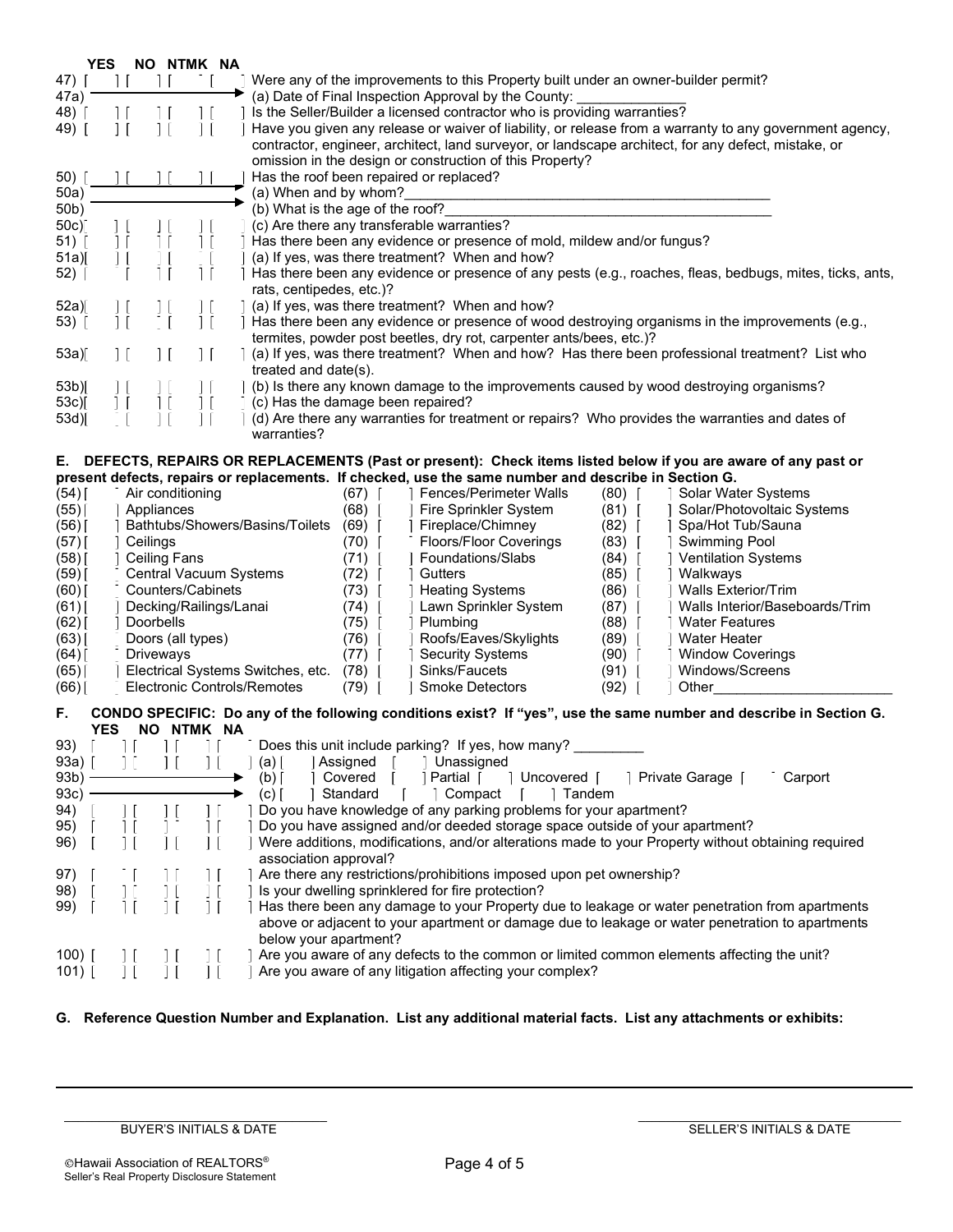Under Hawaii law, unless otherwise agreed to in the Purchase Contract, Buyer shall have fifteen (15) calendar days from the date of receiving the Disclosure Statement to examine the Disclosure Statement and to rescind the Purchase Contract. Such rescission must be made in writing and provided to Seller directly or Seller's agent. If timely written notice is provided, then all deposits made by Buyer shall be immediately returned to Buyer. Failure to deliver the written notification to the Seller within the specified period shall be deemed an acceptance of the disclosure statement.

\_\_\_\_\_\_\_\_\_\_\_\_\_\_\_\_\_\_\_\_\_\_\_\_\_\_\_\_\_\_\_\_\_\_\_\_\_\_\_\_\_\_\_\_\_\_\_\_\_\_\_\_\_\_\_\_\_\_\_\_\_\_\_\_\_\_\_\_\_\_\_\_\_\_\_\_\_\_\_\_

Seller gives permission to any Broker to provide this statement to any Buyer whose identity has been made known to Seller, a lending institution, or the escrow company involved in the transaction between the parties.

SELLER DATE SELLER DATE

 $\_$  ,  $\_$  ,  $\_$  ,  $\_$  ,  $\_$  ,  $\_$  ,  $\_$  ,  $\_$  ,  $\_$  ,  $\_$  ,  $\_$  ,  $\_$  ,  $\_$  ,  $\_$  ,  $\_$  ,  $\_$  ,  $\_$  ,  $\_$  ,  $\_$  ,  $\_$  ,  $\_$  ,  $\_$  ,  $\_$  ,  $\_$  ,  $\_$  ,  $\_$  ,  $\_$  ,  $\_$  ,  $\_$  ,  $\_$  ,  $\_$  ,  $\_$  ,  $\_$  ,  $\_$  ,  $\_$  ,  $\_$  ,  $\_$  ,

NOTE: THERE IS NO WARRANTY ON PLAIN LANGUAGE. An effort has been made to put this agreement into plain language. But there is no promise that it is in plain language. In legal terms, THERE IS NO WARRANTY, EXPRESSED OR IMPLIED, THAT THIS AGREEMENT COMPLIES WITH CHAPTER 487A OF THE HAWAII REVISED STATUTES. This means that the Hawaii Association of REALTORS® is not liable to any Buyer, Seller, or other person who uses this form for any damages or penalty because of any violation of Chapter 487A. People are cautioned to see their own attorneys about Chapter 487A (and other laws that may apply).

 $\mathcal{L}_\text{max}$ BUYER'S INITIALS & DATE